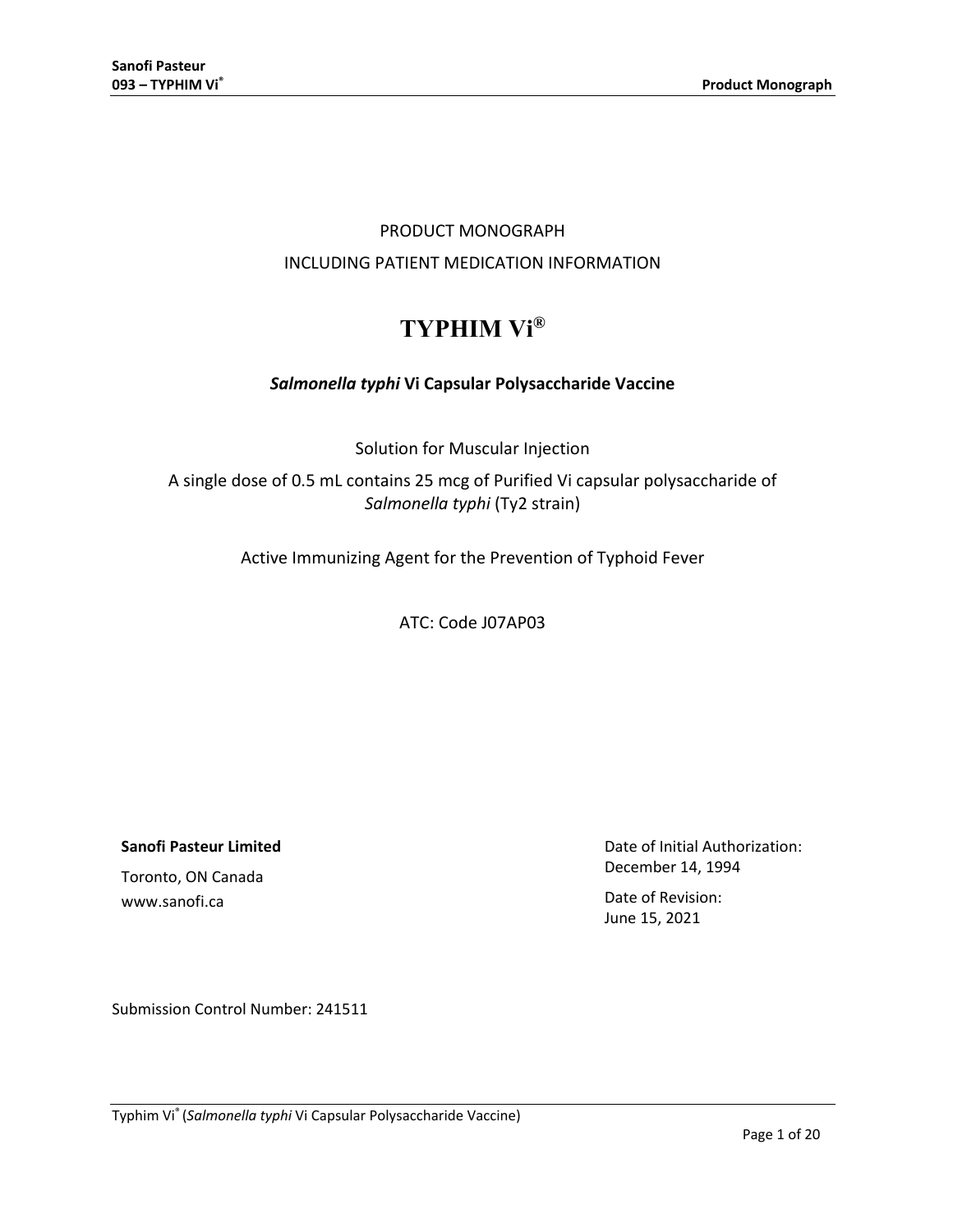# <span id="page-1-0"></span>**RECENT MAJOR LABEL CHANGES**

|    |                                                      | 6 Dosage Forms, Strengths, Composition and Packaging                                         | 12/2018 |  |
|----|------------------------------------------------------|----------------------------------------------------------------------------------------------|---------|--|
|    |                                                      | <b>TABLE OF CONTENTS</b>                                                                     |         |  |
|    |                                                      | Sections or subsections that are not applicable at the time of authorization are not listed. |         |  |
|    |                                                      |                                                                                              |         |  |
|    |                                                      |                                                                                              |         |  |
| 1  |                                                      |                                                                                              |         |  |
|    | 1.1                                                  |                                                                                              |         |  |
| 2  |                                                      |                                                                                              |         |  |
| 4  |                                                      |                                                                                              |         |  |
|    | 4.1                                                  |                                                                                              |         |  |
|    | 4.2                                                  |                                                                                              |         |  |
|    | 4.4                                                  |                                                                                              |         |  |
| 5  |                                                      |                                                                                              |         |  |
| 6  | DOSAGE FORMS, STRENGTHS, COMPOSITION AND PACKAGING 6 |                                                                                              |         |  |
| 7  |                                                      |                                                                                              |         |  |
|    | 7.1                                                  |                                                                                              |         |  |
| 8  |                                                      |                                                                                              |         |  |
|    | 8.1                                                  |                                                                                              |         |  |
|    | 8.2                                                  |                                                                                              |         |  |
|    | 8.5                                                  |                                                                                              |         |  |
| 9  |                                                      | DRUG INTERACTIONS …………………………………………………………………………………… 12                                        |         |  |
|    | 9.2                                                  |                                                                                              |         |  |
|    | 9.4                                                  |                                                                                              |         |  |
| 10 |                                                      |                                                                                              |         |  |
|    | 10.1                                                 |                                                                                              |         |  |
|    | 10.2                                                 |                                                                                              |         |  |
|    | 10.3                                                 |                                                                                              |         |  |
| 11 |                                                      |                                                                                              |         |  |

Typhim Vi® (Salmonella typhi Vi Capsular Polysaccharide Vaccine)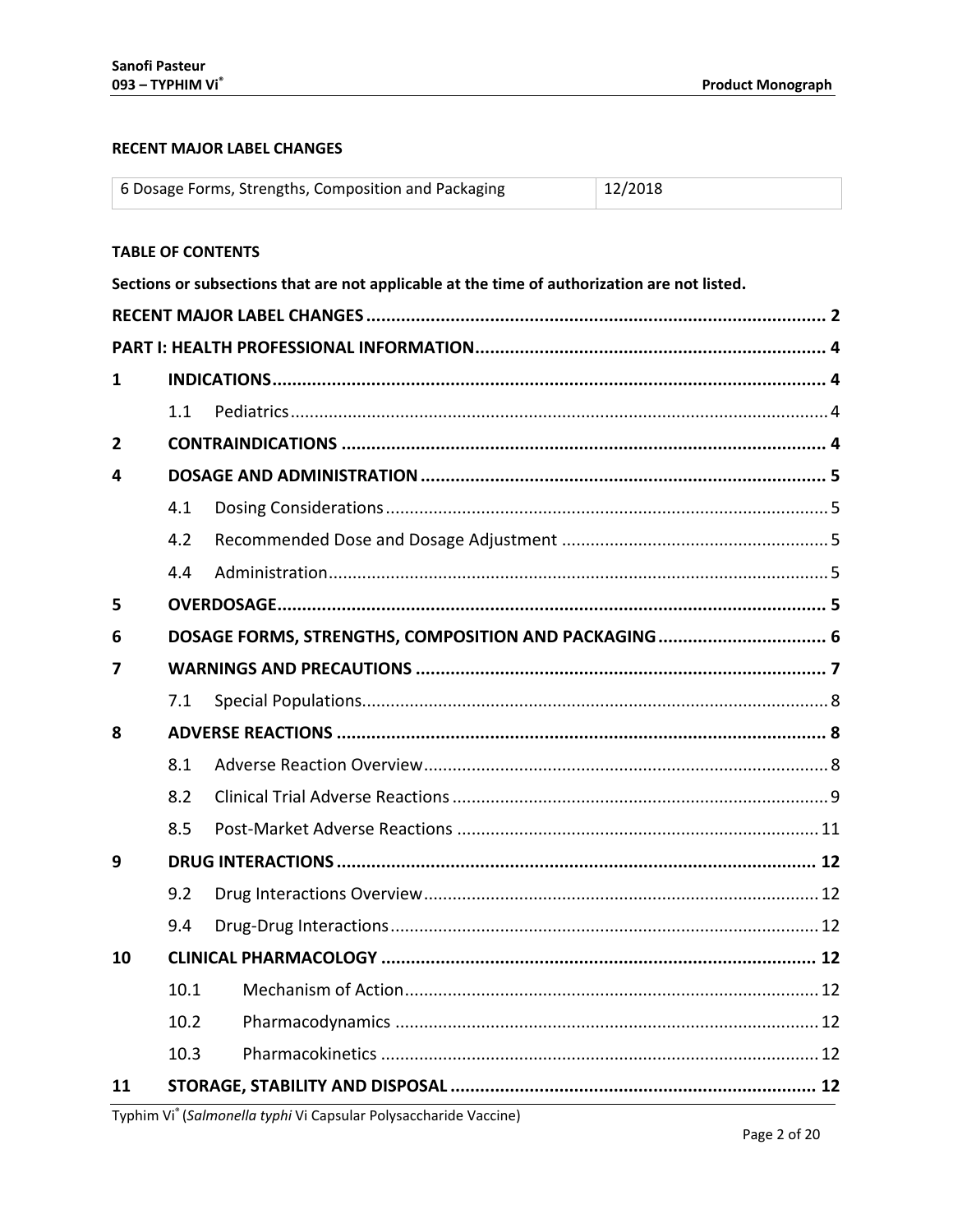| 13 |      |  |
|----|------|--|
| 14 |      |  |
|    |      |  |
|    | 14.2 |  |
| 15 |      |  |
| 16 |      |  |
|    |      |  |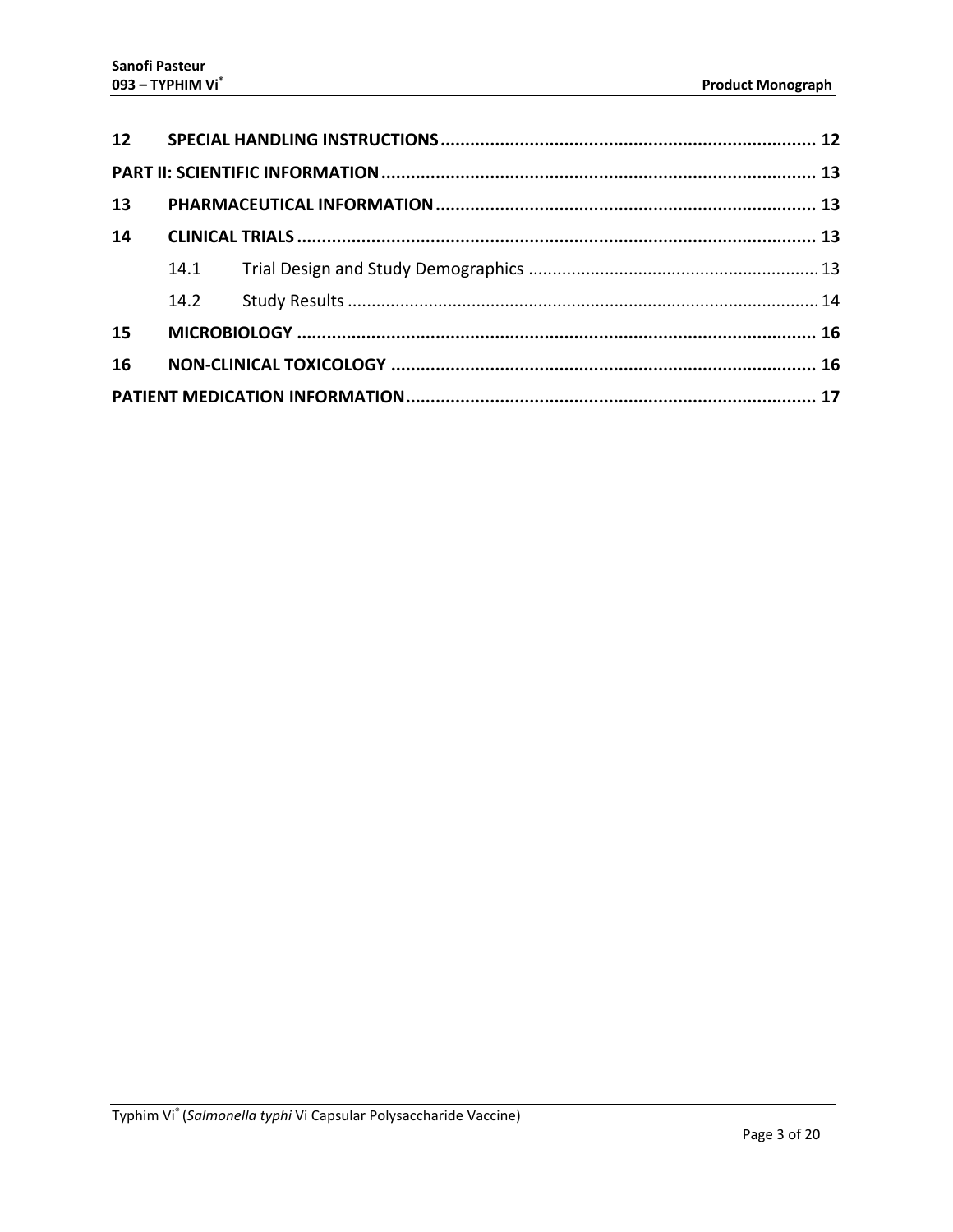# <span id="page-3-0"></span>**PART I: HEALTH PROFESSIONAL INFORMATION**

# <span id="page-3-1"></span>**1 INDICATIONS**

TYPHIM Vi® is indicated for active immunization against *S. typhi*, the organism which causes typhoid fever.

TYPHIM Vi® is recommended for active immunization in persons 2 years of age and older, in the following situations:

- 1. Travellers to endemic or epidemic areas or where sanitary conditions may be doubtful and where travellers may be exposed to potentially contaminated food and water, particularly when prolonged exposure is anticipated.
- 2. Travellers with reduced or absent gastric acid secretion.
- 3. People with ongoing household or intimate exposure to an *S. typhi* carrier.
- 4. Laboratory workers who frequently handle cultures of *S. typhi*.

## <span id="page-3-2"></span>**1.1 Pediatrics**

Pediatrics (≥2 years of age): TYPHIM Vi<sup>®</sup> is recommended for active immunization in persons 2 years of age and older.

Pediatrics (0 - <2 years of age): No data are available to Health Canada; therefore, TYPHIM Vi<sup>®</sup> has not been authorized for use in children below 2 years of age.

# <span id="page-3-3"></span>**2 CONTRAINDICATIONS**

# **Hypersensitivity**

Known systemic hypersensitivity reaction to any component of TYPHIM Vi®, or its container, or a lifethreatening reaction after previous administration of the vaccine or a vaccine containing one or more of the same components are contraindications to vaccination (See DOSAGE [FORMS, STRENGTHS,](#page-5-0)  [COMPOSITION AND PACKAGING\)](#page-5-0).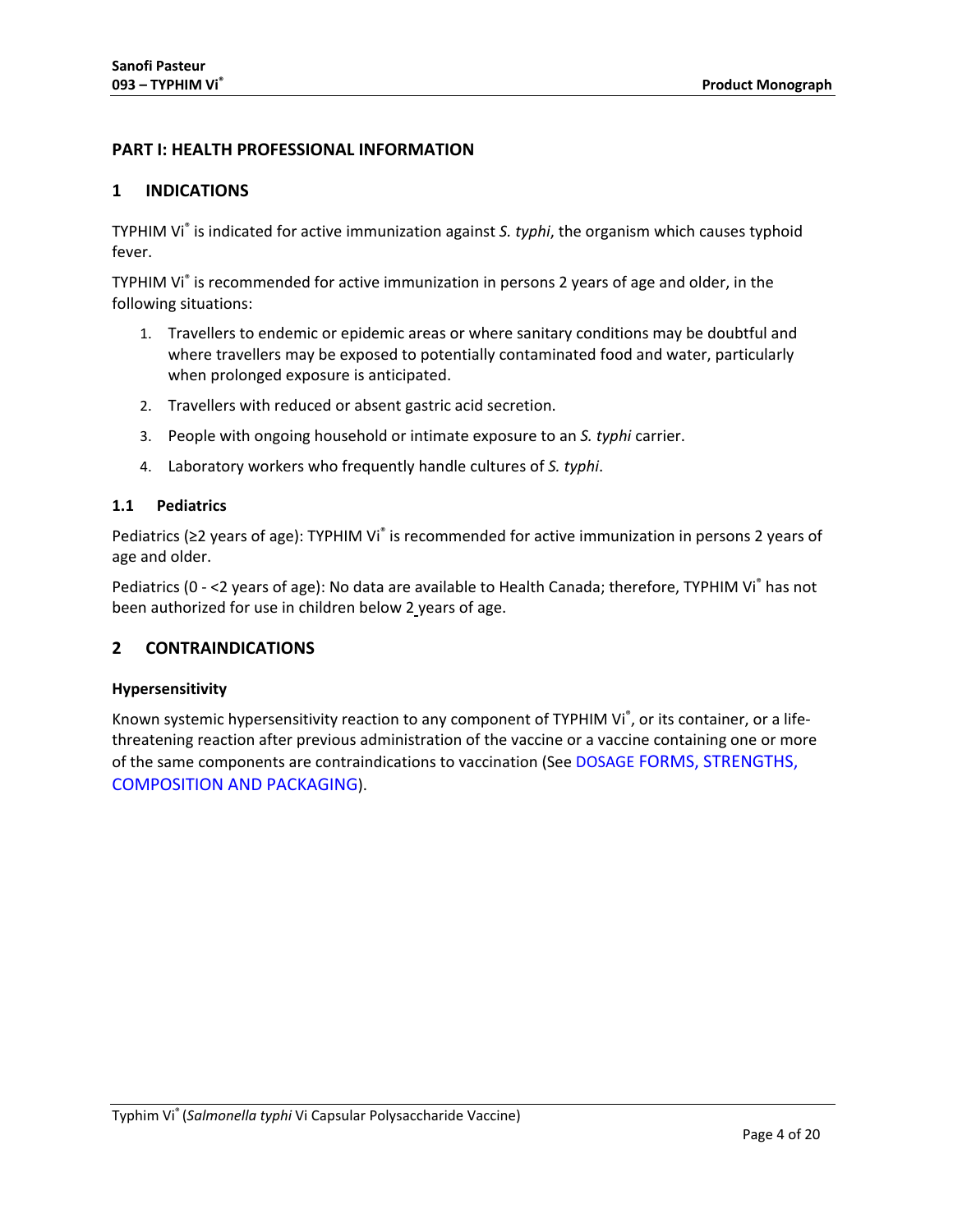# <span id="page-4-0"></span>**4 DOSAGE AND ADMINISTRATION**

#### <span id="page-4-1"></span>**4.1 Dosing Considerations**

See [WARNINGS AND PRECAUTIONS](#page-6-0) for administration route-related precautions.

## <span id="page-4-2"></span>**4.2 Recommended Dose and Dosage Adjustment**

The recommended dose for adults and children is a single injection of 0.5 mL given intramuscularly.

Revaccination is recommended every three years under conditions of repeated or continuous exposure to *S. typhi*.

# <span id="page-4-3"></span>**4.4 Administration**

Inspect for extraneous particulate matter and/or discolouration before use. If these conditions exist, the product should not be administered. (See DOSAGE [FORMS, STRENGTHS, COMPOSITION AND](#page-5-0)  [PACKAGING\)](#page-5-0).

**Shake the pre-filled syringe well** to uniformly distribute the solution before use.

Remove the tip cap from the syringe and attach a sterile needle of appropriate length to ensure that the vaccine will be delivered intramuscularly.

If using the multi-dose vial, **shake the vial** well to uniformly distribute the solution. Do not remove either the stopper or the metal seal holding it in place. Cleanse the vial stopper with a suitable germicide. Aseptic technique must be used for withdrawal of each dose. Use a separate sterile needle and syringe, or a sterile disposable unit, for each individual recipient to prevent disease transmission.

Administer the dose **intramuscularly** (I.M.). The preferred site of injection is the deltoid muscle or the anterolateral aspect of the mid thigh (vastus lateralis muscle).

Needles should not be recapped and should be disposed of according to biohazard waste guidelines.

Give the patient a permanent personal immunization record. In addition, it is essential that the health professional record the immunization history in the permanent medical record of each patient. This permanent office record should contain the name of the vaccine, date given, dose, manufacturer and lot number.

# <span id="page-4-4"></span>**5 OVERDOSAGE**

For management of a suspected drug overdose, contact your regional poison control centre.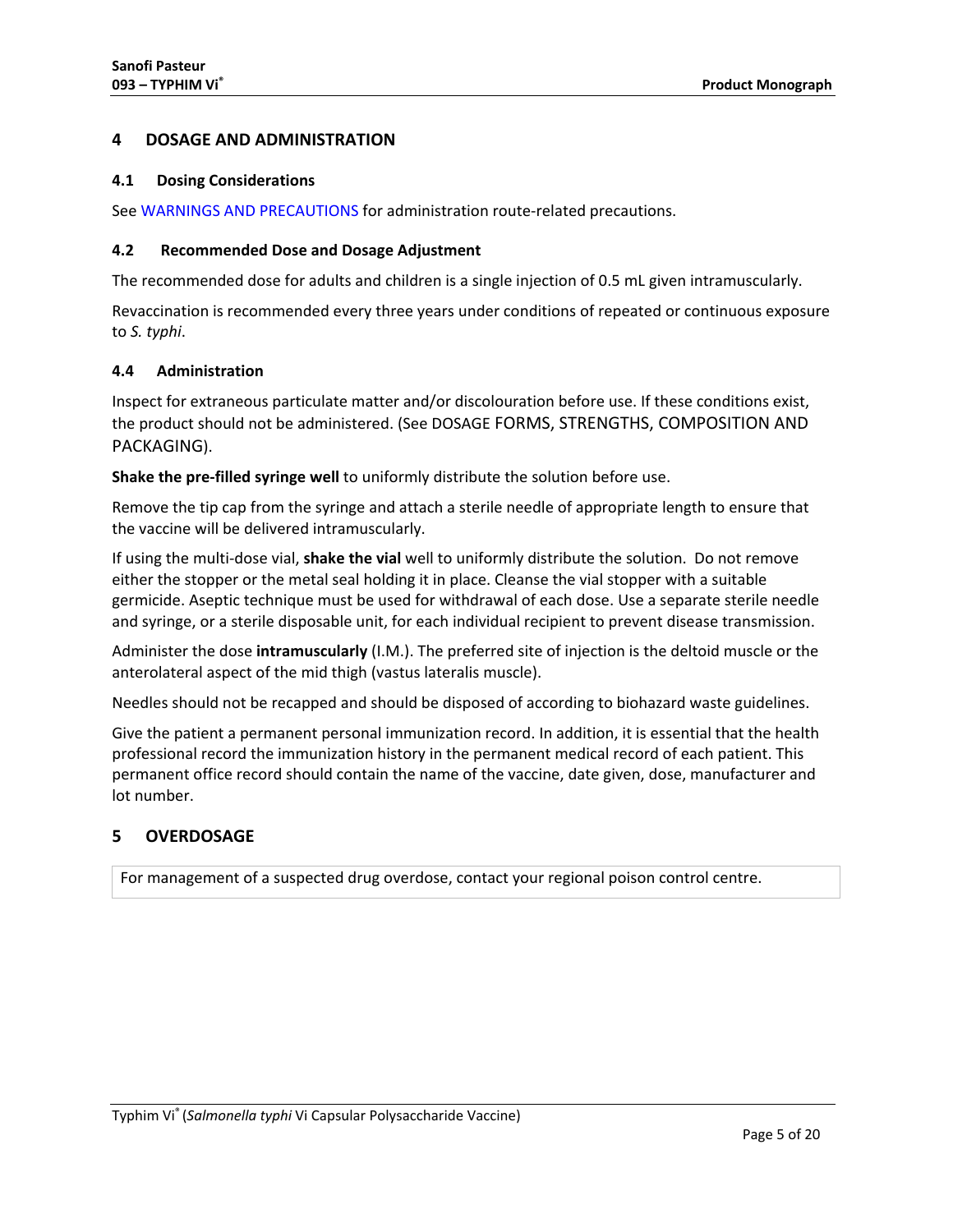# <span id="page-5-0"></span>**6 DOSAGE FORMS, STRENGTHS, COMPOSITION AND PACKAGING**

To help ensure the traceability of vaccines for patient immunization record-keeping as well as safety monitoring, health professionals should record the time and date of administration, quantity of administered dose (if applicable), anatomical site and route of administration, brand name and generic name of the vaccine, the product lot number and expiry date.

# **Table 1: Dosage Forms, Strengths, Composition and Packaging**

| Route of<br>Administration | Dosage Form / Strength/Composition                                           | <b>Non-medicinal Ingredients</b>                      |
|----------------------------|------------------------------------------------------------------------------|-------------------------------------------------------|
| Intramuscular<br>injection | Each 0.5 mL dose is formulated to<br>contain:                                | Isotonic buffer solution, phenol (as<br>preservative) |
|                            | <b>Active Ingredient:</b>                                                    |                                                       |
|                            | Salmonella typhi (TY2 strain) purified Vi<br>capsular polysaccharide: 25 mcg |                                                       |

# **Description**

TYPHIM Vi® is supplied as a sterile, clear, colourless solution ready for intramuscular injection.

| Component                                                            | Quantity<br>(per 0.5 mL dose) |  |
|----------------------------------------------------------------------|-------------------------------|--|
| Salmonella typhi (TY2 strain) purified Vi capsular<br>polysaccharide | 25 mcg                        |  |
| Phenol (as preservative)                                             | $1.100 \, \text{mg}$          |  |
| Isotonic buffer solution                                             | Up to $0.5$ mL                |  |

# **Packaging**

| Prefilled syringe | 1 x 0.5 mL with a choice of two needles                                       |
|-------------------|-------------------------------------------------------------------------------|
|                   | $(1 \times 25G \times 16 \text{ mm}$ and $1 \times 25G \times 25 \text{ mm})$ |
| Vial              | 1 x 10 mL (20 Doses)                                                          |

The vial stopper and the plunger stopper of the syringe for this product do not contain dry natural latex rubber.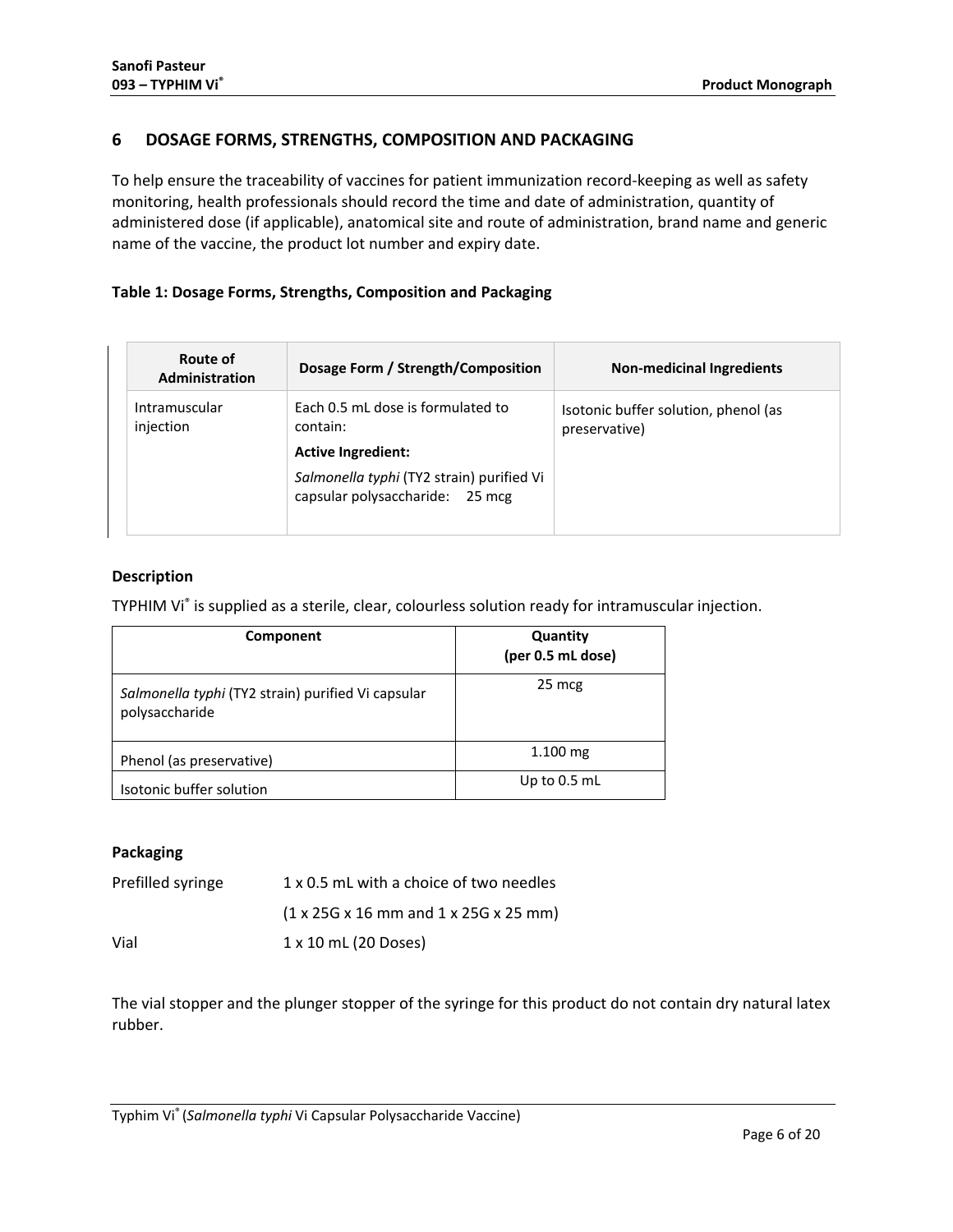# <span id="page-6-0"></span>**7 WARNINGS AND PRECAUTIONS**

## **General**

Before administration of TYPHIM Vi<sup>®</sup>, health-care providers should inform the recipient or their parent or guardian of the benefits and risks of immunization, inquire about the recent health status of the recipient, review the recipient's history concerning possible hypersensitivity to the vaccine or similar vaccine, previous immunization history, the presence of any contraindication to immunization and comply with any local requirements regarding information to be provided to the recipient, parent or guardian before immunization.

It is extremely important that the recipient, parent or guardian be questioned concerning any symptoms and/or signs of an adverse reaction after a previous dose of vaccine containing similar components. (See [CONTRAINDICATIONS](#page-3-3) and [ADVERSE REACTIONS.](#page-7-1))

Syncope (fainting) has been reported following vaccination with TYPHIM Vi®. Procedures should be in place to prevent falling injury and manage syncopal reactions.

## **Administration Route-Related Precautions**

Do not administer TYPHIM Vi<sup>®</sup> by intravascular injection: ensure that the needle does not penetrate a blood vessel.

TYPHIM Vi® should not be administered into the buttocks.

#### **Febrile or Acute Disease**

Vaccination must be postponed in case of febrile or acute disease. However, a disease with a low-grade fever should not usually be a reason to postpone vaccination.

#### **Hematologic**

As with all injectable vaccines, TYPHIM Vi<sup>®</sup> must be administered with caution to persons suffering from coagulation disorders or on anticoagulant therapy to avoid the risk of hematoma formation following an intramuscular administration.

#### **Immune**

The possibility of allergic reactions in persons sensitive to components of the vaccine should be evaluated. Epinephrine Hydrochloride Solution (1:1,000) and other appropriate agents should be available for immediate use in case an anaphylactic or acute hypersensitivity reaction occurs. Health professionals should be familiar with current recommendations for the initial management of anaphylaxis in non-hospital settings, including proper airway management.

As each dose may contain traces of formaldehyde and casein, which are used during vaccine production, caution should be exercised when the vaccine is administered to subjects with hypersensitivity to these substances.

Immunocompromised persons (whether from disease or treatment) may not obtain the expected immune response. If possible, consideration should be given to delaying vaccination until after the completion of any immunosuppressive treatment. Nevertheless, vaccination of persons with chronic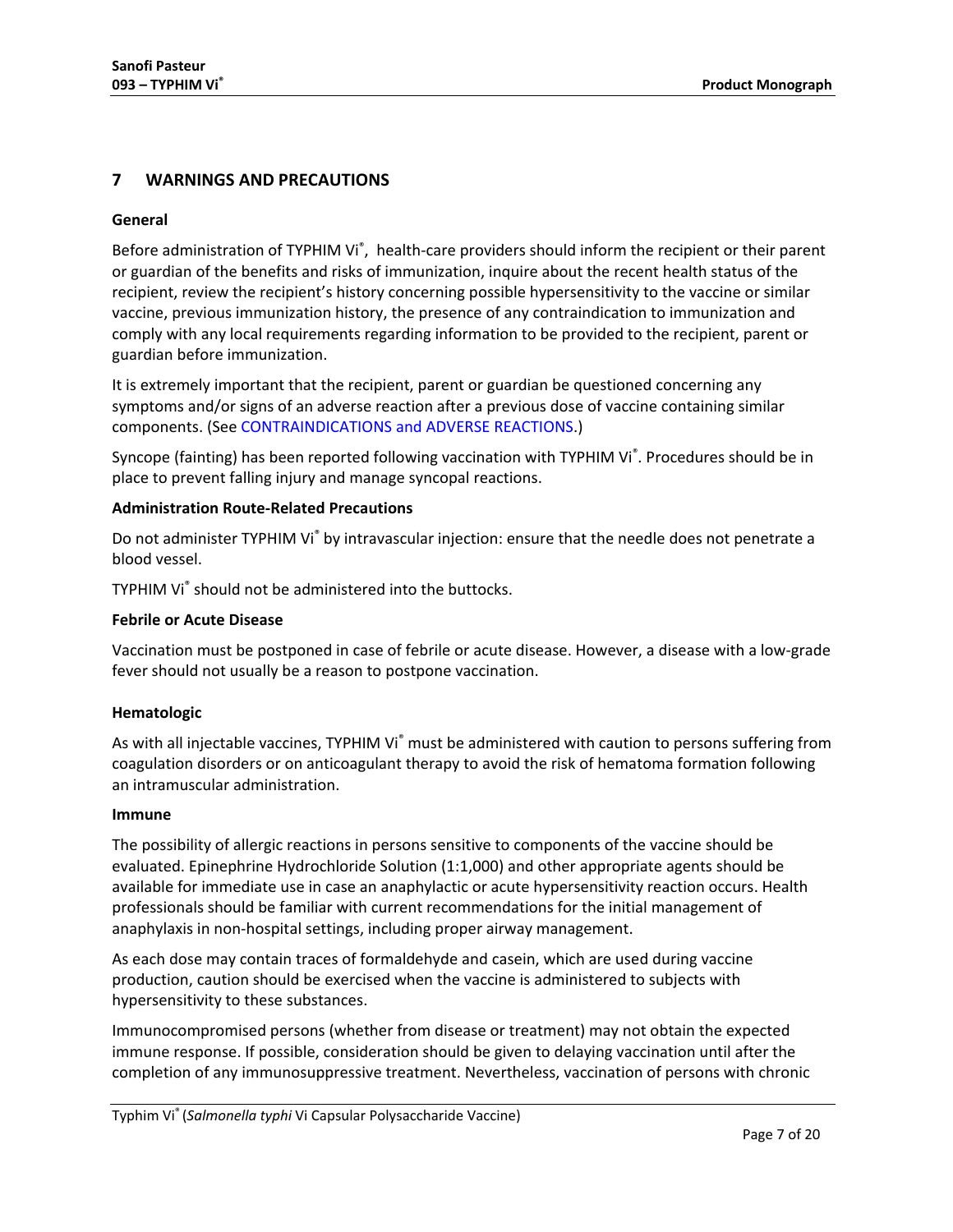immunodeficiency such as HIV infection is recommended even if the antibody response might be limited.

No data are available on the response to TYPHIM Vi® in chronic *S. typhi* carriers.

#### **Protection**

As with any vaccine, immunization with TYPHIM Vi<sup>®</sup> may not protect 100% of susceptible individuals.

This vaccine will not provide protection against species of *Salmonella* other than *S. typhi* or against other bacteria that cause enteric disease. Immunity may be overwhelmed by a large inoculum of *S. typhi*. Vaccinees should be informed that immunization is only one preventative measure, and that care in the selection of food and water is of primary importance.

If the vaccine is administered to persons travelling to countries where typhoid fever is endemic less than 2 weeks prior to departure, optimum antibody protection may not yet be reached.

## <span id="page-7-0"></span>**7.1 Special Populations**

#### **7.1.1 Pregnant Women**

Animal reproduction studies have not been conducted with TYPHIM Vi<sup>®</sup>.

Data on the use of this vaccine in pregnant woman are limited. Therefore, the administration of the vaccine during pregnancy is not recommended. TYPHIM Vi® should be given to pregnant women only if clearly needed and following an assessment of the risks and benefits.

#### **7.1.2 Breast-feeding**

It is not known whether this vaccine is excreted in human milk. Caution must be exercised when TYPHIM Vi® is administered to a breast-feeding mother.

#### **7.1.3 Pediatrics** (≥ 2 years of age)

TYPHIM Vi® is not approved for use in children below 2 years of age.

# <span id="page-7-1"></span>**8 ADVERSE REACTIONS**

#### <span id="page-7-2"></span>**8.1 Adverse Reaction Overview**

Adverse event information is derived from clinical trials and worldwide post-marketing experience

In clinical studies, children (aged ≥ 2 years) and adults received TYPHIM Vi® either in a single injection or as a second injection.

The most frequently reported adverse reaction in all age groups after administration of TYPHIM Vi® was injection site pain. In adults 18 years of age and older, myalgia and fatigue were the most frequently reported systemic reactions. In children and adolescents (from 2 through 17 years of age), myalgia and headache were the most frequently reported systemic reactions.

The adverse reactions observed during clinical trials were generally of mild to moderate intensity and appeared within 3 days after vaccination. Most reactions resolved spontaneously within 1 to 3 days after onset.

Typhim Vi® (*Salmonella typhi* Vi Capsular Polysaccharide Vaccine)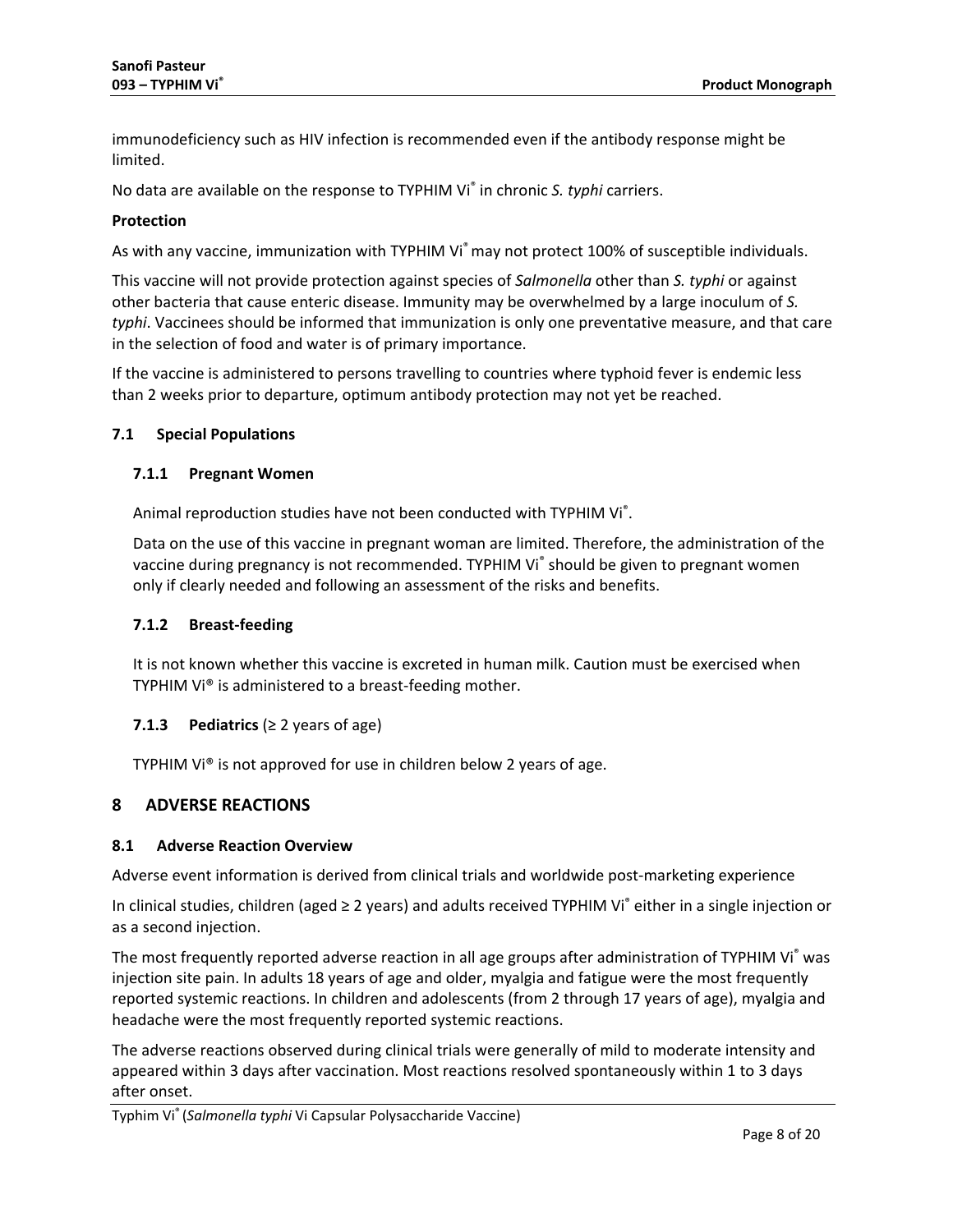# <span id="page-8-0"></span>**8.2 Clinical Trial Adverse Reactions**

Because clinical trials are conducted under very specific conditions, the adverse reaction rates observed in the clinical trials may not reflect the rates observed in practice. The adverse reaction information from clinical trials does however, provide a basis for identifying the adverse events that appear to be related to vaccine use and for approximating rates of those events.

A pooled analysis has been performed on 6 studies sharing the same safety standard integrating data from 1,532 subjects (97 children and adolescents from 2 through 17 years of age and 1,435 adults).

**[Table 2](#page-8-1)** summarizes the frequencies of subjects experiencing at least one solicited adverse reaction that was recorded within 7 days following vaccination in 1,435 adults and 97 children and adolescents from 2 through 17 years of age.

|                                                             | <b>Children and Adolescents</b><br>$2 - 17$ years<br>$(N=97)$ | <b>Adults</b><br>$\geq$ 18 years<br>$(N=1,435)$ |
|-------------------------------------------------------------|---------------------------------------------------------------|-------------------------------------------------|
| <b>Adverse Reactions</b>                                    | % <sup>†</sup> - Frequency                                    | % <sup>†</sup> - Frequency                      |
| <b>General disorders and administration site conditions</b> |                                                               |                                                 |
| Injection site pain                                         | 52.6%                                                         | 75.6%                                           |
| Injection site erythema                                     | 14.4%                                                         | 7.7%                                            |
| Injection site<br>swelling/oedema/induration                | 16.5%                                                         | 6.0%                                            |
| Malaise                                                     | 6.3%                                                          | 13.3%                                           |
| Fever                                                       | 1.0%                                                          | 0%                                              |
| Fatigue/asthenia                                            | 4.8%                                                          | 25.0%                                           |
| Nervous system disorders                                    |                                                               |                                                 |
| Headache                                                    | 13.5%                                                         | 7.8%                                            |
| <b>Musculoskeletal and connective tissue disorders</b>      |                                                               |                                                 |
| Myalgia                                                     | 14.6%                                                         | 47.1%                                           |

## <span id="page-8-1"></span>**Table 2: Solicited Adverse Reactions within 7 Days after Vaccination with TYPHIM Vi®**

N: Number of subjects analyzed according to safety analysis set.

<sup>t</sup>: For each reaction, the frequency has been defined by the number of subjects experiencing the reaction divided by the number of subjects with available data.

Injection site pruritus was an unsolicited adverse reaction recorded 28 days following vaccination with TYPHIM Vi®. The frequency of adult ≥ 18 years (N=1435) subjects experiencing this adverse reaction was observed to be 0.1%.

The percentage of adverse reactions reported from 2 other controlled clinical trials is presented in [Table 3](#page-9-0) and [Table 4.](#page-9-1)

A controlled clinical trial was conducted in Indonesia in 268 children 1 to 12 years of age.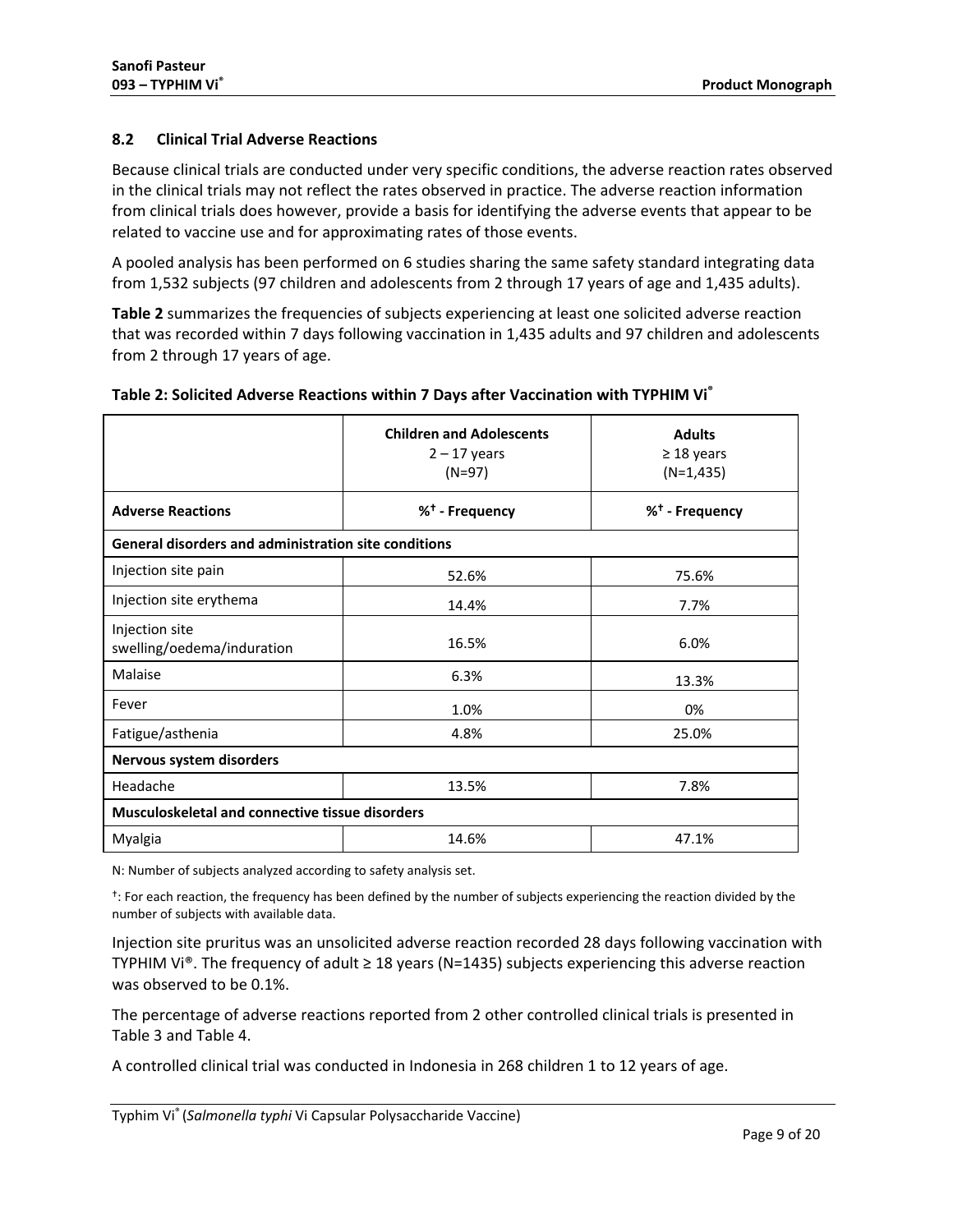# <span id="page-9-0"></span>**Table 3: Percentage of children 1 to 12 years presenting with injection site or systemic reactions after immunization with TYPHIM Vi®**

|                                | <b>CHILDREN (AGE IN MONTHS)</b> |            |            |
|--------------------------------|---------------------------------|------------|------------|
|                                | $12 - 24$<br>$24 - 60$          |            | $60 - 144$ |
|                                | $(n = 21)$                      | $(n = 66)$ | $(n = 88)$ |
| Injection Site Reactions (%)   |                                 |            |            |
| Soreness at the injection site | 4.8                             | 4.6        | 21         |
| Pain at the injection site     | 9.6                             | 9.1        | 19         |
| Erythema at the injection site | 0                               | 4.6        | 10.2       |
| Induration                     | 4.8                             | 3          | 2.3        |
| <b>Systemic Reactions (%)</b>  |                                 |            |            |
| Fever                          | 0                               | 3          | 3.4        |
| Headache                       | 0                               | 0          | 0          |
| <b>Decreased Activity</b>      | 0                               | 4.6        | 0          |
| Rash                           | 0                               | 0          | 0          |

Two clinical trials were conducted in Houston, Texas on 154 adults 18-40 years old. No severe or unusual side effects were observed.

# <span id="page-9-1"></span>**Table 4: Percentage of 18 to 40-year-old adults presenting with injection site or systemic reactions**  within the first 24 to 48 hours after immunization with TYPHIM Vi<sup>®</sup>

|                                     | <b>TYPHIM Vi</b> <sup>®</sup> | <b>TYPHIM Vi</b> <sup>®</sup> |
|-------------------------------------|-------------------------------|-------------------------------|
| <b>REACTION</b>                     | Trial 1                       | Trial 2                       |
|                                     | $(n = 54)$                    | $(n = 98)$                    |
| <b>Injection Site Reactions (%)</b> |                               |                               |
| Injection site tenderness           | 98                            | 96.9                          |
| Injection site pain                 | 40.7                          | 26.5                          |
| Induration                          | 14.8                          | 5.1                           |
| Erythema at injection site          | 3.7                           | 5.1                           |
| <b>Systemic Reactions (%)</b>       |                               |                               |
| Malaise                             | 24                            | 8.3                           |
| Fever                               | $\overline{2}$                | 3.1                           |
| Headache                            | 20.3                          | 16.3                          |
| Myalgia                             | 7.4                           | 3.1                           |

Typhim Vi® (*Salmonella typhi* Vi Capsular Polysaccharide Vaccine)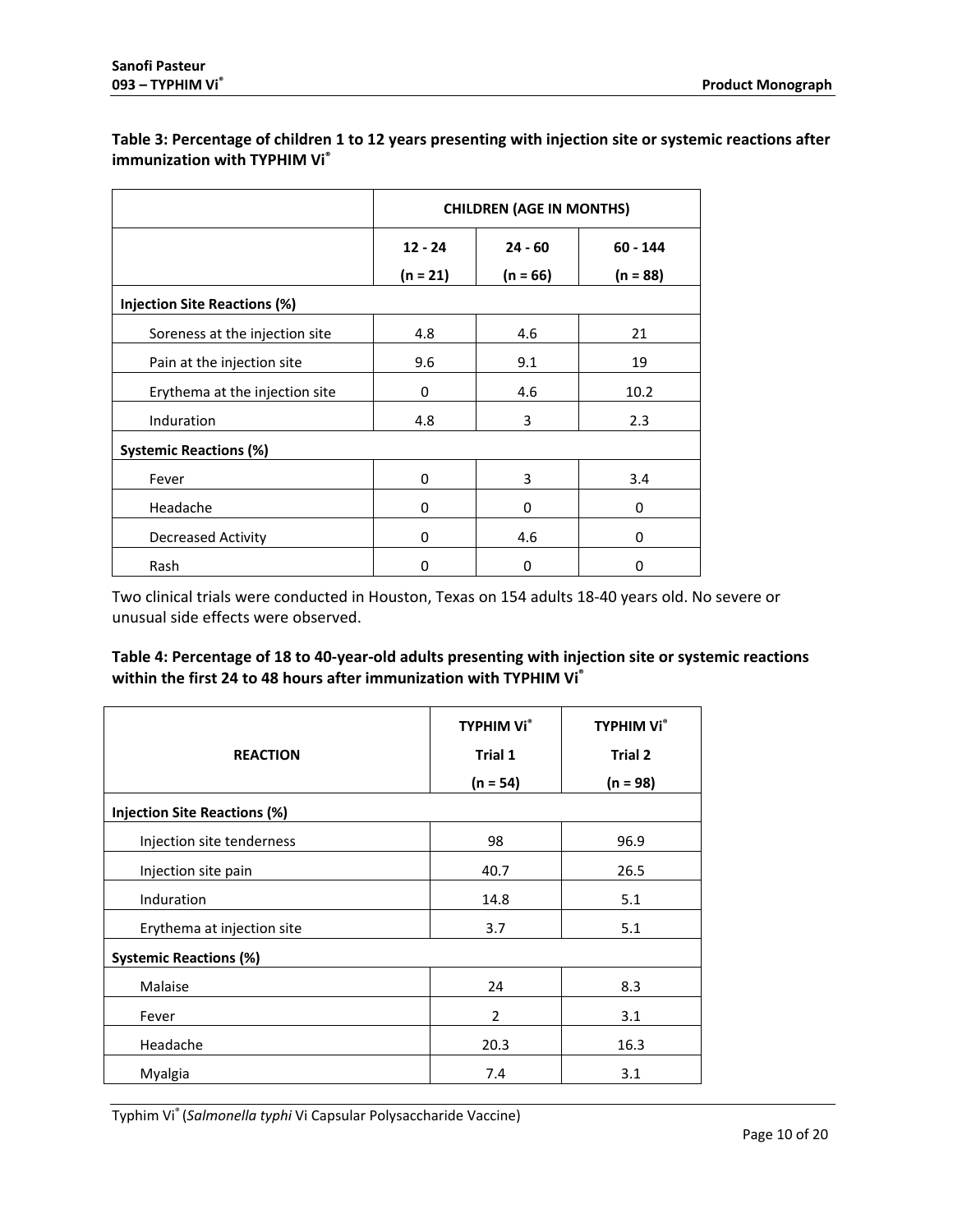# **Table 4: Percentage of 18 to 40-year-old adults presenting with injection site or systemic reactions within the first 24 to 48 hours after immunization with TYPHIM Vi® (continued)**

| <b>REACTION</b> | <b>TYPHIM Vi</b> <sup>®</sup><br>Trial 1<br>$(n = 54)$ | <b>TYPHIM Vi</b> <sup>®</sup><br><b>Trial 2</b><br>$(n = 98)$ |
|-----------------|--------------------------------------------------------|---------------------------------------------------------------|
|                 |                                                        |                                                               |
| Nausea          | 1.9                                                    | 8.1                                                           |
| Vomiting        | 1.9                                                    | 0                                                             |
| Diarrhea        | ი                                                      | 3.0                                                           |

Adults who received a booster dose of TYPHIM Vi<sup>®</sup> 27 to 34 months following the initial dose were more likely to develop erythema and/or induration (10/55) than those given a first dose (13/182), but the rate of systemic reactions was not increased.

# <span id="page-10-0"></span>**8.5 Post-Market Adverse Reactions**

The following additional adverse events have been reported during the marketing use of TYPHIM Vi<sup>®</sup>. Because these events are reported voluntarily from a population of uncertain size, it is not possible to reliably estimate their frequency or establish a causal relationship to vaccine exposure.

• **Gastrointestinal Disorders**

Nausea, vomiting, diarrhea, abdominal pain

• **General Disorders and Administration Site Conditions**

Injection site inflammation, lymphadenopathy, flu-like episode

- **Immune System Disorders**  Anaphylactic/anaphylactoid reactions, including shock, serum sickness
- **Musculoskeletal and Connective Tissue Disorders** Arthralgia, cervical pain
- **Respiratory, Thoracic and Mediastinal Disorders**  Asthma
- **Nervous System Disorders** Headache, Vasovagal syncope with and without convulsions, loss of consciousness
- **Skin and Subcutaneous Tissue Disorders** Allergic type reactions such as pruritus, rash, urticaria

Health professionals should report any adverse occurrences temporally associated with the administration of the product in accordance with local requirements and to the Pharmacovigilance Department, Sanofi Canada, 2905 Place Louis-R-Renaud, Laval, QC, H7V 0A3, Canada. 1-888-621-1146 (phone).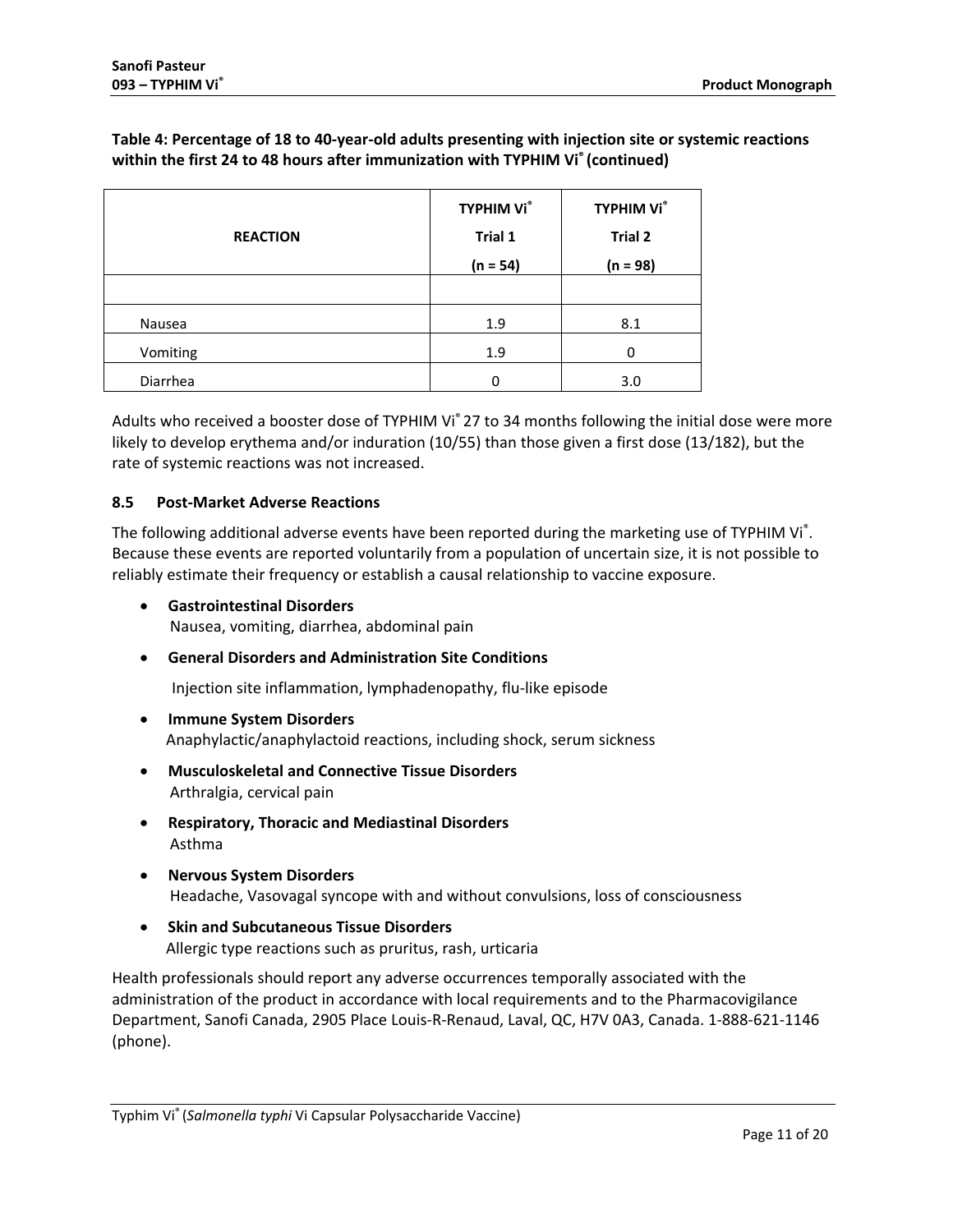# <span id="page-11-0"></span>**9 DRUG INTERACTIONS**

#### <span id="page-11-1"></span>**9.2 Drug Interactions Overview**

Immunosuppressive treatments may interfere with the development of the expected immune response. (See WARNINGS AND PRECAUTIONS). No interaction with other medication is currently known.

## <span id="page-11-2"></span>**9.4 Drug-Drug Interactions**

## **Concomitant Vaccine Administration**

TYPHIM Vi® may be administered simultaneously with other vaccines commonly administered to international travellers, including vaccines which protect against meningococcus (groups A and C), hepatitis A, and yellow fever. There is no known interaction between TYPHIM Vi<sup>®</sup> and other live or inactivated vaccines. As the vaccine is inactivated, concomitant administration of other vaccine(s) given at other injection sites is unlikely to interfere with immune responses. Vaccines administered simultaneously should be given at separate sites using separate syringes.

# <span id="page-11-3"></span>**10 CLINICAL PHARMACOLOGY**

## <span id="page-11-4"></span>**10.1 Mechanism of Action**

This vaccine contains purified Vi capsular polysaccharide of *Salmonella typhi* (Ty2 strain). TYPHIM Vi® confers significant protection against typhoid fever based on the production of measurable antibodies, predominantly of the IgG class. Immunity appears within 2 to 3 weeks after injection and lasts around 3 years.

#### <span id="page-11-5"></span>**10.2 Pharmacodynamics**

In the two clinical efficacy trials performed in highly endemic areas, the level of protection conferred (versus typhoid fever) by a single dose of the vaccine has been observed as 77% in Nepal and 55% in South Africa. In non-endemic countries, seroconversion is obtained in more than 90% of subjects after a single injection.

#### <span id="page-11-6"></span>**10.3 Pharmacokinetics**

#### **Duration of Effect**

The duration of protective immunity resulting from TYPHIM Vi® vaccination depends on the endemic area. Antibody titres fall with time after vaccination and immunity is thought to last around 3 years.

# <span id="page-11-7"></span>**11 STORAGE, STABILITY AND DISPOSAL**

Store at 2° to 8°C (35° to 46°F). **Do not freeze**. Discard product if exposed to freezing.

Protect from light.

# <span id="page-11-8"></span>**12 SPECIAL HANDLING INSTRUCTIONS**

Do not use the vaccine after the expiration date.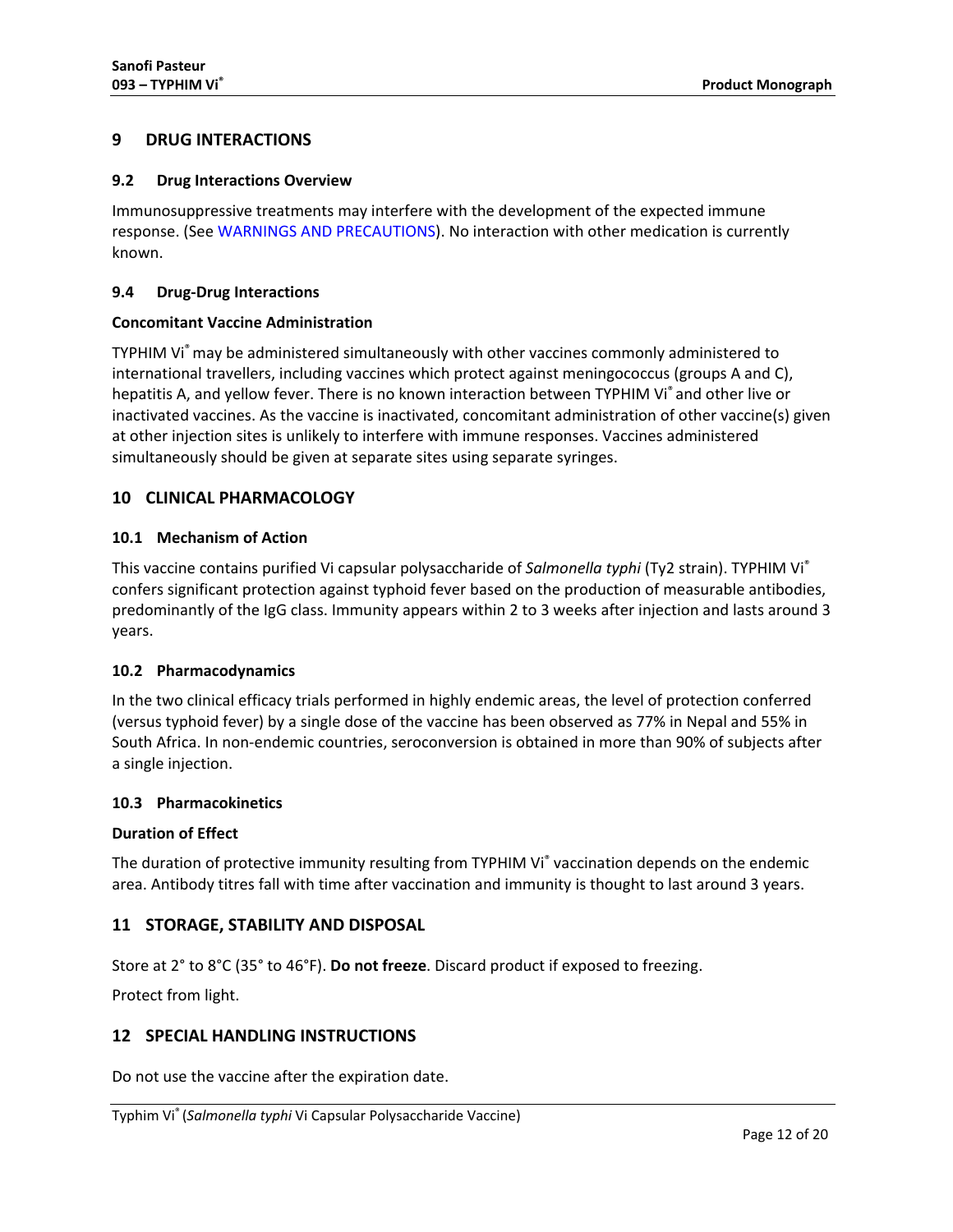# <span id="page-12-0"></span>**PART II: SCIENTIFIC INFORMATION**

# <span id="page-12-1"></span>**13 PHARMACEUTICAL INFORMATION**

## **Drug Substance**

Proper name: *Salmonella typhi* Vi Capsular Polysaccharide Vaccine

## **Product Characteristics**

TYPHIM Vi® is a sterile, clear, colourless solution ready for intramuscular injection. The antigenic component is the cell surface Vi polysaccharide extracted from *Salmonella typhi* strain TY2. The organism is grown in a semi-synthetic medium. Casein-derived raw materials are used early in manufacturing during the fermentation process. The capsular polysaccharide is precipitated from the concentrated culture supernatant by the addition of hexadecyltrimethylammonium bromide and the product is purified by differential centrifugation and precipitation. Phenol, 1.100 mg per 0.5 mL dose, is added as a preservative. Each 0.5 mL dose of vaccine is formulated to contain 25 mcg of purified Vi capsular polysaccharide.

# <span id="page-12-2"></span>**14 CLINICAL TRIALS**

## <span id="page-12-3"></span>**14.1 Trial Design and Study Demographics**

| Study#       | <b>Trial Design</b>                                              | Dosage, Route of<br><b>Administration and</b><br><b>Duration</b> | <b>Study subjects</b><br>receiving TYPHIM Vi® | <b>Age Range</b> |
|--------------|------------------------------------------------------------------|------------------------------------------------------------------|-----------------------------------------------|------------------|
| Nepal        | double-blind,<br>randomized,<br>controlled trial                 | $0.5$ mL, I.M.                                                   | 3457                                          | 5-44 years       |
| South Africa | double-blind,<br>randomized,<br>controlled trial                 | 0.5 mL, I.M.                                                     | 5692                                          | 5-15 years       |
| Houston 1    | double-blind,<br>randomized,<br>controlled trial                 | $0.5$ mL, $1.M.$                                                 | 54                                            | 20-40 years      |
| Houston 2    | double-blind,<br>randomized trial<br>(lot consistency)<br>study) | $0.5$ mL, I.M.                                                   | 100                                           | 20-40 years      |
| Indonesia    | double-blind,<br>randomized,<br>controlled trial                 | 0.5 mL, I.M.                                                     | 268                                           | $1-12$ years     |

# **Table 5: Summary of demographics and study design of the trials with TYPHIM Vi®**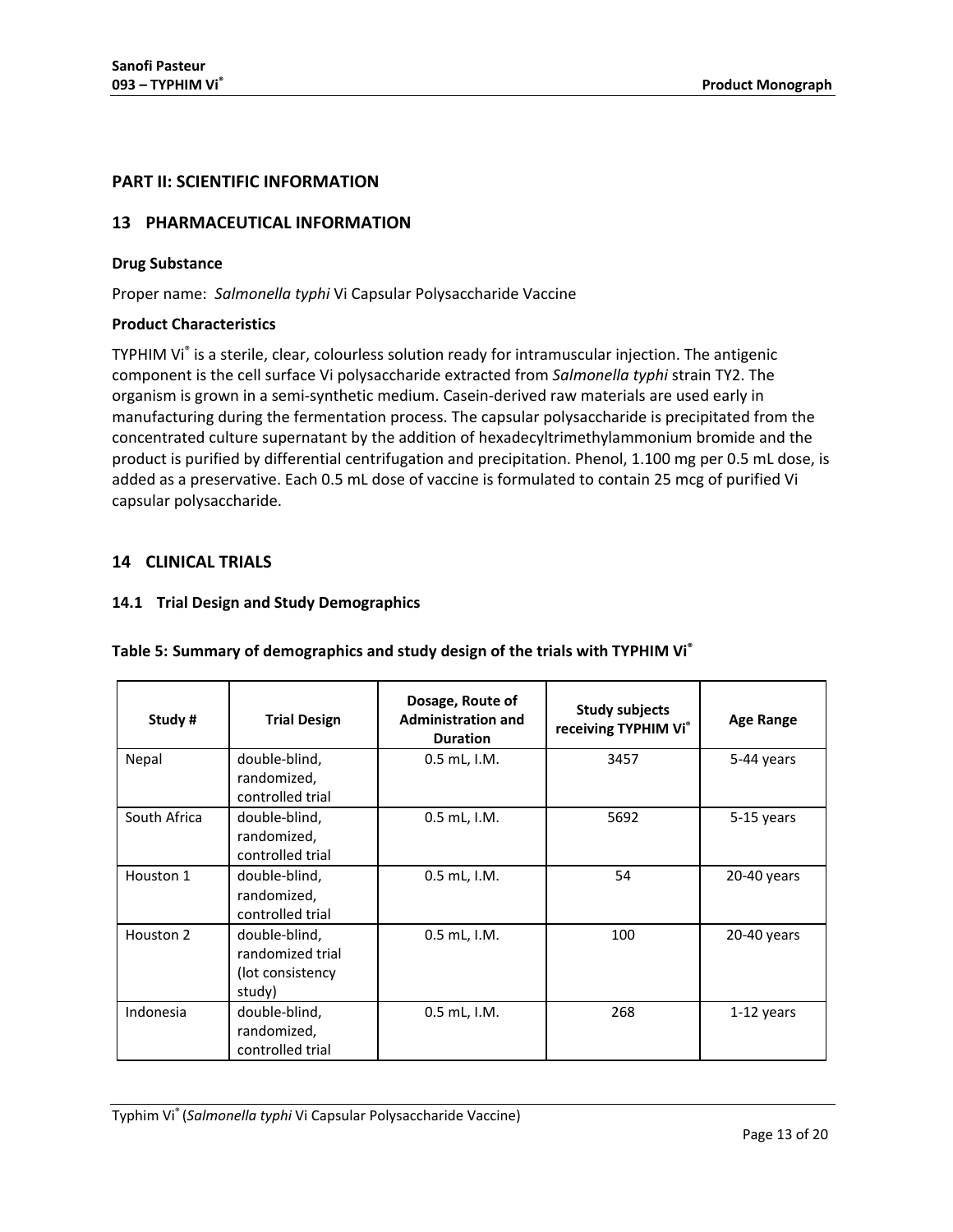# <span id="page-13-0"></span>**14.2 Study Results**

# **Efficacy**

The protective efficacy against typhoid fever of a single intramuscular injection of 25 mcg of TYPHIM Vi<sup>®</sup> was assessed in clinical trials. A randomized, double-blind, controlled trial done in Nepal focused on a target population 5 - 44 years of age. There were 6,907 vaccinated subjects, of whom 6,438 were members of the target population; 3,457 received TYPHIM Vi® and 3,450 received the control vaccine. There were 165 children under 5 years of age and 304 adults over 44. The protective efficacy of TYPHIM Vi $\degree$  is approximately 75% as shown in [Table 6.](#page-13-1) The seroconversion rates ( $\geq 4$ -fold rise in serum antibodies), 76.9% in the 5 - 14 year age group, 79.1% in the 15 - 44 year age group and 62.5% in the over 45 - 55 year age group, were similar to the protective efficacy. This provides evidence that serum antibodies to the Vi antigen confer immunity to typhoid fever.

| <b>TYPHOID FEVER CASES</b>  | <b>VACCINE</b> |         | <b>EFFICACY %</b> |
|-----------------------------|----------------|---------|-------------------|
|                             | TYPHIM Vi®     | Control |                   |
| <b>Culture Positive</b>     | 9              | 32      | 72                |
| <b>Clinically Suspected</b> | 5              | 25      | 80                |
| Combined                    | 14             | 57      | 75                |

# <span id="page-13-1"></span>**Table 6: Efficacy of TYPHIM Vi® against typhoid fever in Nepal**

In a second double-blind, controlled efficacy trial conducted in South Africa 11,384 children ages 5 - 16 were immunized with TYPHIM Vi<sup>®</sup> or a control vaccine, while a total of 23,075 children were followed. A total of 239 cases of blood-culture proven *S. typhi* infection occurred during the 21 month follow-up period among the 23,075 children participating (5.9 cases per annum, per 1,000 children). There were 173 cases in the unvaccinated group (n = 11,691) (8.5 cases per annum, per 1,000 children), 47 cases in the children immunized with control vaccine (4.7 cases per annum, per 1,000 children) and 19 cases in children immunized with the TYPHIM Vi<sup>®</sup> vaccine (1.9 cases per annum, per 1,000 children). The incidence of typhoid in the TYPHIM Vi<sup>®</sup> immunized children was significantly lower than in the control vaccinated children (p <0.001). Estimates of vaccine efficacy after 21 months ranged from 60% (comparison to control group, all cases from date of immunization) to 81% (comparison to untreated group, all cases 6 weeks post immunization). Serology in a random sample of 0.5% of vaccinees showed an increase in anti-Vi antibodies as measured by radioimmunoassay and enzyme-linked immunosorbent assay. Antibody levels remained significantly elevated at 6 and 12 months post vaccination. Follow-up for 3 years following immunization showed a Vi vaccine efficacy of 50% in the third year.

A double-blind, controlled safety and immunogenicity trial of TYPHIM Vi® involving 268 Indonesian children was designed to include younger children. The overall seroconversion rate was 98.7% one month after vaccination. The seroconversion rates for the different age groups were: 100% for 12 – 24 months, 98% for 24 – 60 months and 99% for children 60 – 144 months. Although antibody levels to Vi antigen are generally correlated with the protective levels, there are no specific data available to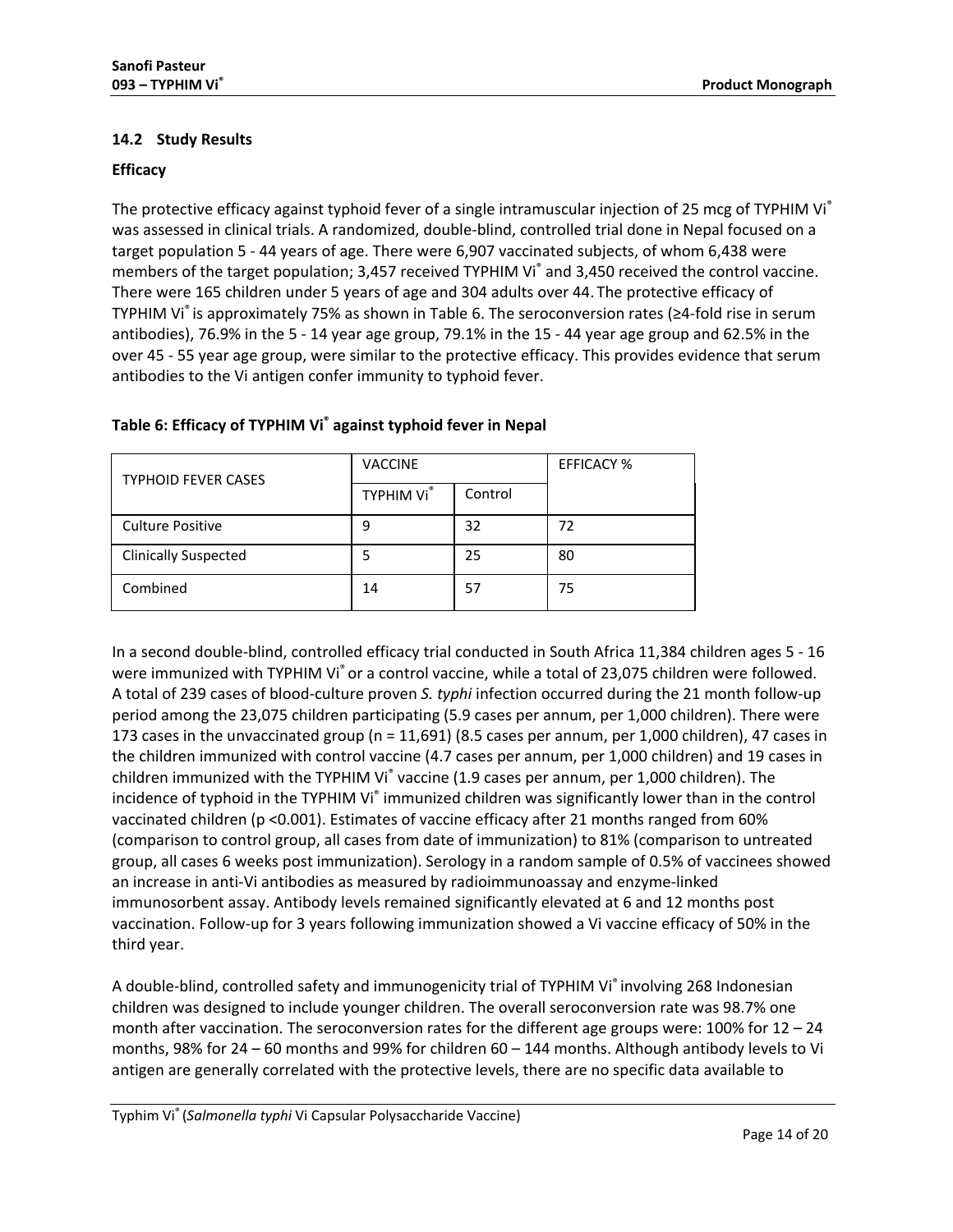substantiate the efficacy in children 2 to 5 years old. No data are available on revaccination doses in children.

In the developed world, most individuals have not had previous exposure to *S. typhi*. Immunogenicity trials performed in Houston, Texas in a racially mixed adult American population (n = 182) showed seroconversion rates and antibody levels equal to, or greater than, those seen in South Africa or Nepal. A four-fold rise in antibody level occurred by 1 week in 60%, by 2 weeks in 80%, and by one month in 93% of those immunized with TYPHIM Vi<sup>®</sup>. In a sub-group followed for nearly three years postimmunization (n = 39), protective levels of antibody were still evident in 64% of individuals at 11 months and in 38% at 27 months. A second dose of TYPHIM Vi<sup>®</sup> given at 27 – 34 months following initial immunization elicited antibody levels similar to those observed following the first dose.

French military experience suggests a high level of effectiveness when travelers from the developed world have been vaccinated with TYPHIM Vi<sup>®</sup>. Between 1991 – 1995, more than 1.3 million members of the French military were vaccinated with TYPHIM Vi®. Epidemiological surveillance was conducted through hospitalization and laboratory registries. Although 225,000 individuals travelled to endemic areas with an estimated exposure to *S. typhi* of 16 million person days, no cases of typhoid fever were reported.

A clinical trial involving 400 Belgian adults compared the tolerability and immunogenicity of a commercially available Vi polysaccharide vaccine to TYPHIM Vi<sup>®</sup>. TYPHIM Vi<sup>®</sup> produced a more immediate immune response with 86.4% of individuals who received TYPHIM Vi® seroconverting by day 7 compared to only 65.6 – 76.7% of those receiving the other vaccine.

# **Safety**

Adverse reactions reported after vaccination with TYPHIM Vi<sup>®</sup> were usually mild and short lasting. They consisted mainly of injection site reactions (pain, edema, redness) and mild systemic reactions such as headache or malaise (Se[e ADVERSE REACTIONS\)](#page-7-1). Tolerance has been studied in more than 10,000 subjects both in countries of high and low endemicity.

# **ADDITIONAL RELEVANT INFORMATION**

*Salmonella typhi* (*Salmonella enterica* serovar Typhi) is the etiological agent of typhoid fever, an acute, febrile enteric disease transmitted by contaminated water and food. The incidence of typhoid fever is very low in industrialized countries, with an average of 70 cases reported each year in Canada. The greatest risk of typhoid infection for Canadians occurs while they are travelling in countries or regions of countries where sanitation is likely to be poor.

The fatality rate for untreated typhoid fever is approximately 16% but can be reduced to 1% with effective antibiotic therapy. Antibiotic resistance is increasing dramatically among *S. typhi* isolates complicating the treatment of this illness. Surveillance of US typhoid fever cases between 1999-2006 revealed that 43% of clinical isolates were resistant to at least one antimicrobial agent, 13% were multidrug resistant, and 38% were resistant to nalidixic acid, an indicator of emerging resistance to fluoroquinolones. This compares to only 30% of clinical isolates showing resistance to at least one antimicrobial agent in the period between 1990-1994. Of the US cases of typhoid fever, only 5% of patients reported receiving the typhoid vaccine within 5 years. A Canadian study of samples isolated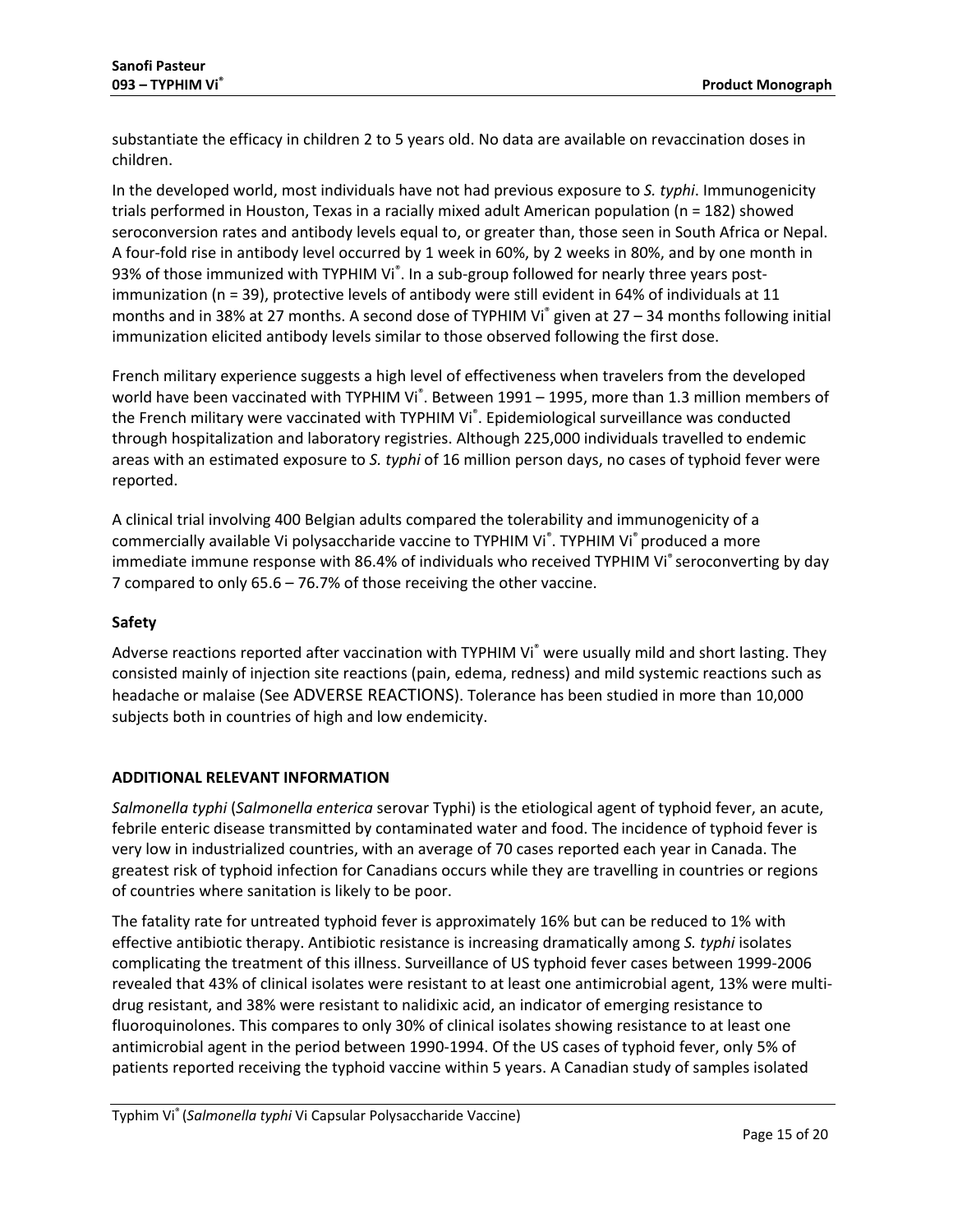from travellers returning from South Asia and their contacts showed that 22% of specimens were resistant to at least 4 antibiotics.

Typhoid vaccination is not required for international travel, but it is recommended for travellers to areas where there is a recognized risk of exposure to *S. typhi*. *S. typhi* is prevalent in many countries of Africa and Asia, as well as Central and South America. Vaccination is particularly recommended for travellers who will have prolonged exposure (>4 weeks) to potentially contaminated food and water in smaller cities, villages, or rural areas in countries with a high incidence of disease. However, even travellers who have been vaccinated should use caution in selecting and handling food and water.

# <span id="page-15-0"></span>**15 MICROBIOLOGY**

No microbiological information is required for this drug product.

# <span id="page-15-1"></span>**16 NON-CLINICAL TOXICOLOGY**

Literature based data in animals revealed no unexpected findings and no target organ toxicity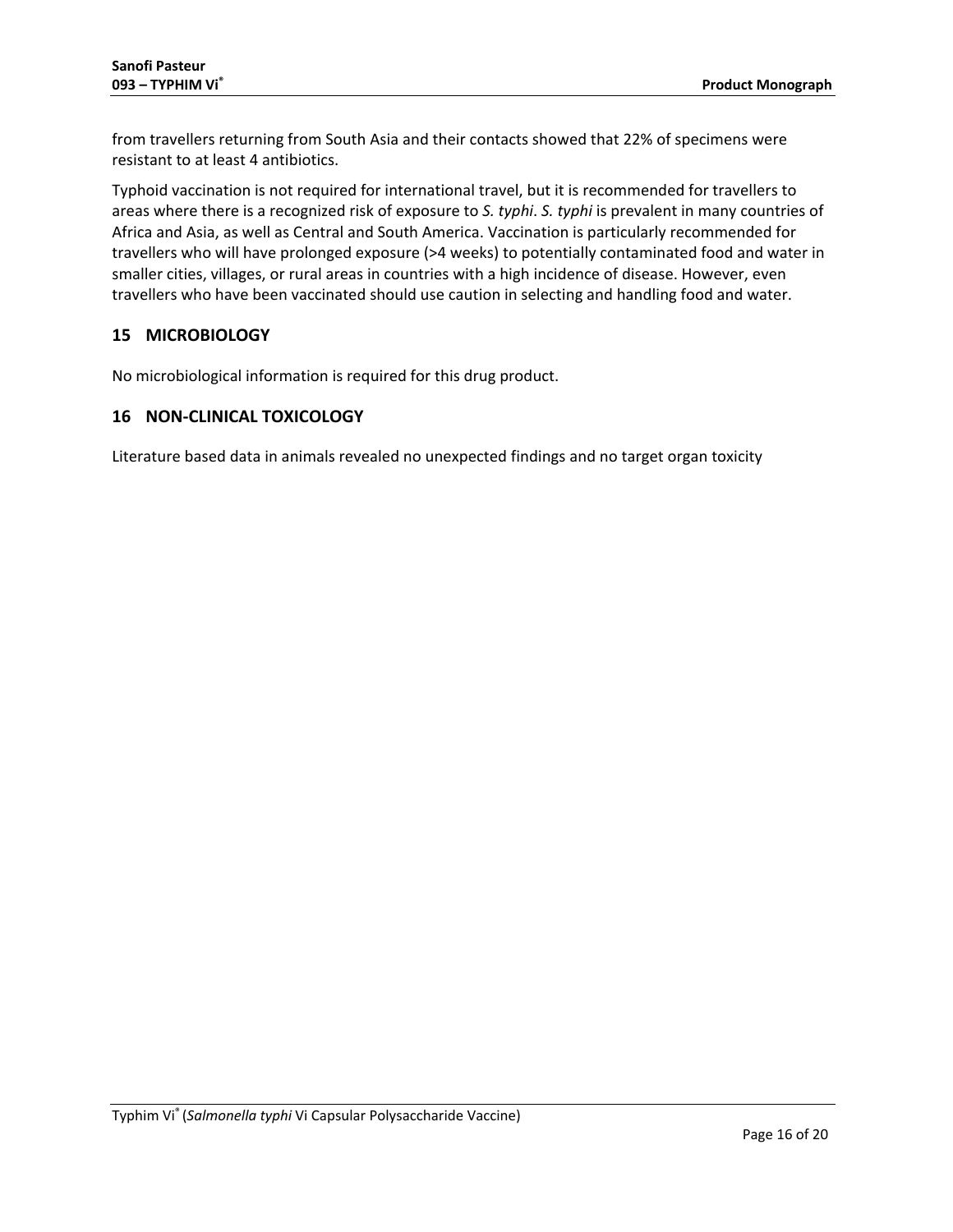# <span id="page-16-0"></span>**PATIENT MEDICATION INFORMATION**

#### **READ THIS FOR SAFE AND EFFECTIVE USE OF YOUR MEDICINE**

#### **TYPHIM Vi®**

#### *Salmonella typhi* **Vi Capsular Polysaccharide Vaccine**

Read this carefully before you start taking TYPHIM Vi<sup>®</sup>. This leaflet is a summary and will not tell you everything about TYPHIM Vi<sup>®</sup>. Talk to your doctor, nurse or pharmacist if you have any questions about this vaccine.

## **What is TYPHIM Vi® used for?**

Typhoid fever is an infectious disease spread through food and drink contaminated with the bacteria (*Salmonella typhi*) that causes the illness. It is a serious illness that may be fatal, particularly if not treated promptly.

TYPHIM Vi® is a vaccine used to prevent typhoid fever. This vaccine may be given to persons 2 years of age and older.

#### **How does TYPHIM Vi® work?**

TYPHIM Vi<sup>®</sup> causes the body to produce its own natural protection against typhoid fever. After you receive the vaccine, your body begins to make substances called antibodies. Antibodies help the body to fight disease. If a vaccinated person comes into contact with the germ that causes this disease, the body is usually ready to destroy it.

The majority of persons who are vaccinated with TYPHIM Vi<sup>®</sup> will produce enough antibodies to provide protection against typhoid fever by 2 weeks after the first vaccination. Individuals travelling to typhoid fever risk areas should receive the vaccine at least 2 weeks prior to departure in order to have an adequate protective response.

However, as with all vaccines, 100% protection cannot be guaranteed.

The body does not develop long-term protection against typhoid fever. Hence repeat vaccination 2-3 years after previous vaccination is recommended for individuals at continued risk of exposure to typhoid fever causing bacteria.

# **What are the ingredients in TYPHIM Vi® ?**

Medicinal ingredient: purified component from the bacteria *Salmonella typhi*.

Non-medicinal ingredients: isotonic buffer solution and phenol.

#### **TYPHIM Vi® comes in the following dosage forms:**

TYPHIM Vi<sup>®</sup> is a liquid vaccine that is injected into a muscle. A single dose is 0.5 mL.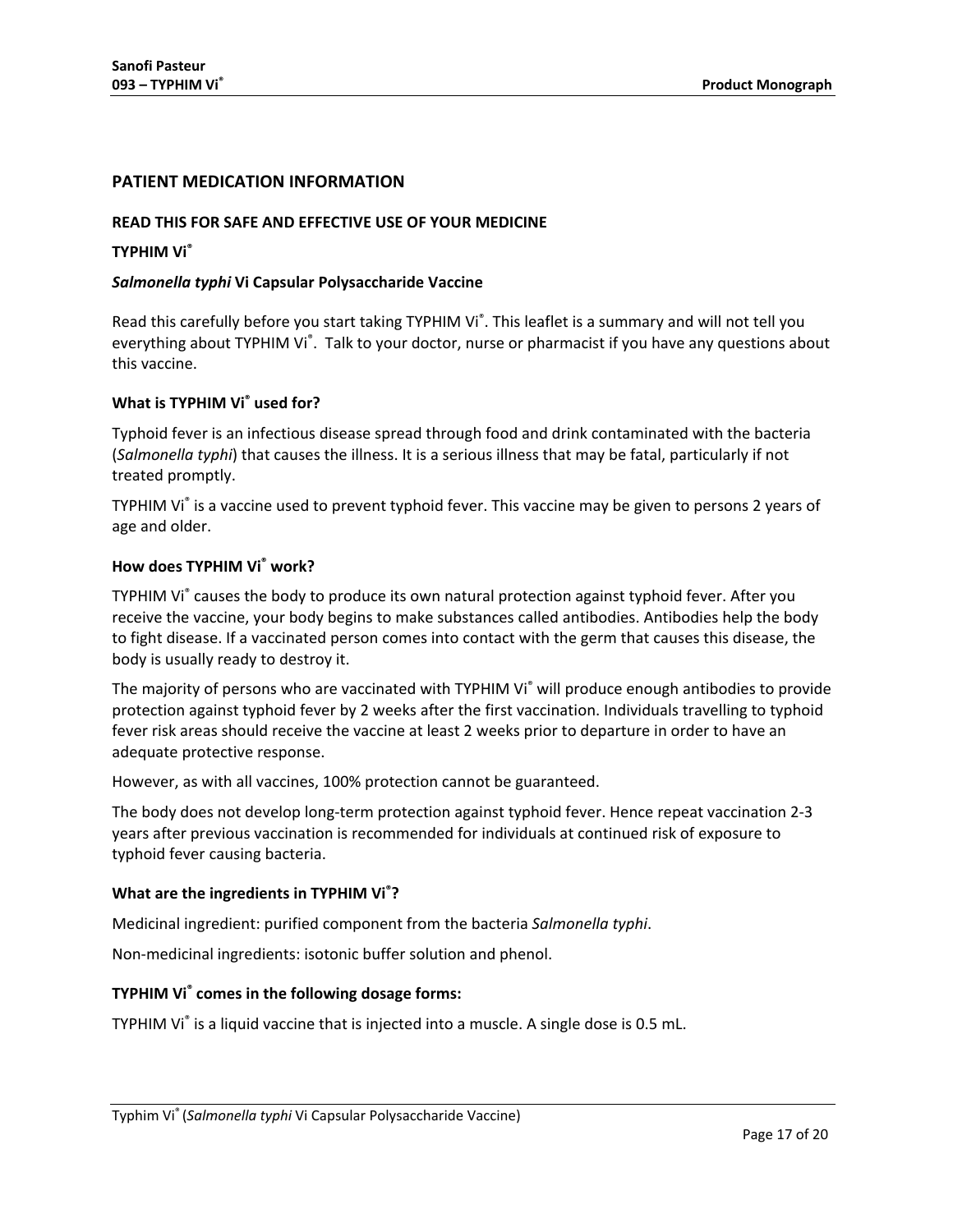# **Do not use TYPHIM Vi ® if:**

TYPHIM Vi® should not be used by persons who are known to have a severe allergy to any ingredient in the vaccine or its container, or who have had a severe allergic reaction after receiving a vaccine that contained similar ingredients.

**To help avoid side effects and ensure proper use, talk to your doctor or nurse BEFORE you or your child receives TYPHIM Vi® . Talk about any health conditions or problems you or your child may have, including if you or your child:**

- **Have a high fever or serious illness**. Delay the vaccination until the person is better.
- **Have an allergy to any component of the vaccine or the container**, including formaldehyde and casein, which are used during vaccine manufacturing and may be present in the vaccine in trace amounts.
- **Have a weakened immune system.** The vaccine may provide you with a lower level of protection than it does for people with healthy immune systems. If possible, try to postpone the vaccination until after you have completed the treatment that affects your immune system.
- **Have a bleeding disorder or taking blood thinning medications.** Tell the person giving you the injection about your condition. The injection must be done carefully to prevent excessive bleeding.
- **Are pregnant or breast-feeding.** It is important that you understand the risks and benefits of vaccination. Tell the person giving you the injection if you are pregnant or breast-feeding. The health care professional will recommend whether or not you should receive TYPHIM Vi<sup>®</sup>.
- **Have fainted with a previous injection.** Fainting can occur following vaccination. Appropriate measures should be taken to prevent falling injury.

# **Tell your healthcare professional about all the medicines you take, including any drugs, vitamins, minerals, natural supplements or alternative medicines.**

DO NOT mix TYPHIM Vi<sup>®</sup> with other vaccines or medicinal products in the same syringe. However, TYPHIM Vi® may be given with other vaccines such as for meningitis, hepatitis A, and yellow fever during the same visit as long as injected into separate sites.

# **How to take TYPHIM Vi® :**

#### **Usual Dose:**

A single dose of 0.5 mL is recommended for immunization of persons 2 years of age and older.

The vaccine should be given in the muscle, preferably in the deltoid (shoulder) region.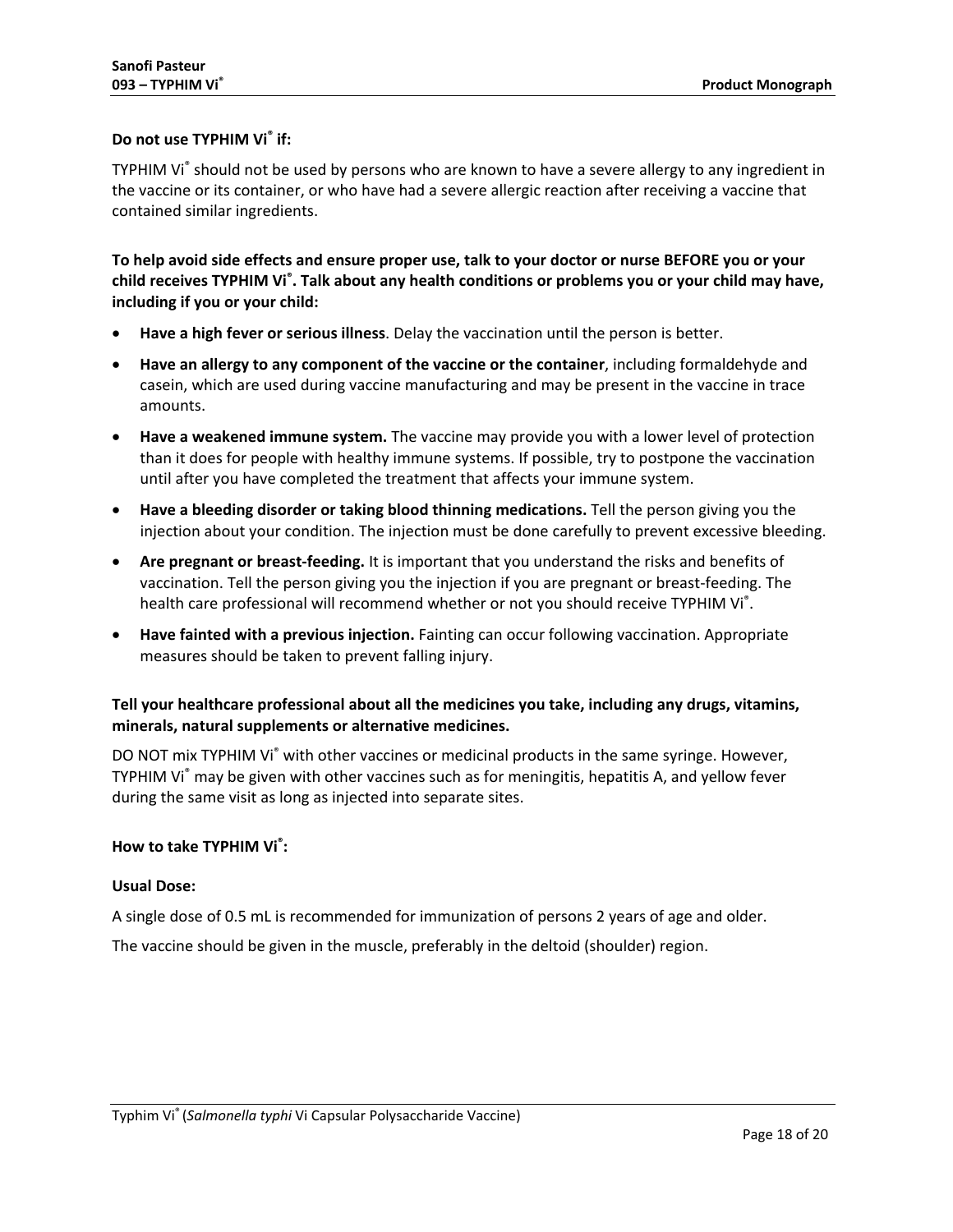# **Overdose:**

If you think you, or a person you are caring for, have taken too much TYPHIM Vi®, contact a healthcare professional, hospital emergency department, or regional poison control centre immediately, even if there are no symptoms.

## **Missed Dose:**

Not applicable to this vaccine.

# **What are the possible side effects from using TYPHIM Vi® ?**

These are not all the possible side effects you may feel when taking TYPHIM Vi<sup>®</sup>. If you experience any side effect not listed here, contact your healthcare professional.

A vaccine, like any medicine, may cause serious problems, such as severe allergic reactions. The risk of TYPHIM Vi<sup>®</sup> causing serious harm is extremely small. The small risks associated with TYPHIM Vi<sup>®</sup> are much less than the risks associated with getting the disease.

Tell your doctor, nurse or pharmacist as soon as possible if you do not feel well after receiving TYPHIM Vi® .

Serious side effects are rare.

Some people who receive TYPHIM Vi<sup>®</sup> may have mild side effects such as pain or tenderness at the injection site, associated with redness and swelling. Other possible side effects commonly reported may include fever, headache, general feeling of weakness and discomfort, and muscle pain. These side effects usually go away within a few days.

If you have a troublesome symptom or side effect that is not listed here or becomes bad enough to interfere with your daily activities, talk to your healthcare professional.

# **Reporting Suspected Side Effects for Vaccines**

**For the general public:** Should you experience a side effect following immunization, please report it to your healthcare professional.

Should you require information related to the management of the side effect, please contact your healthcare professional. The Public Health Agency of Canada, Health Canada and Sanofi Pasteur cannot provide medical advice.

**For healthcare professionals:** If a patient experiences a side effect following immunization, please complete the Adverse Events Following Immunization (AEFI) Form appropriate for your province/territory (http://www.phac-aspc.gc.ca/im/aefi-essi-form-eng.php) and send it to your local Health Unit.